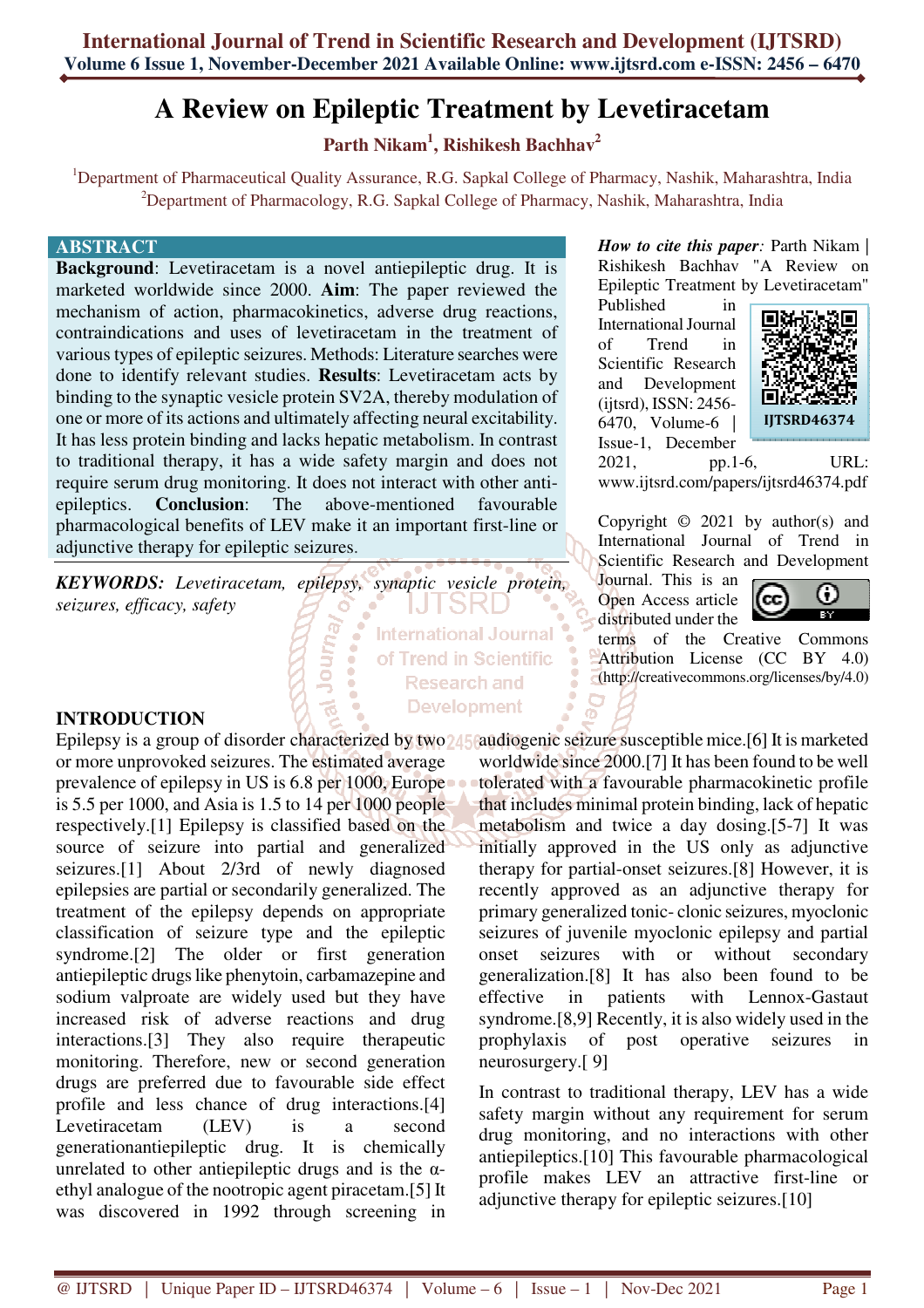

**Fig No.1: Structure of Levetiracetam** 

## **MECHANISM OF ACTION**

The mechanism of action of levetiracetam is different from first-generation and other second-generation anti-epileptic drugs (AEDs).[11] It does not work by the three classic routes of other AEDs: sodium channel modulation, low-voltage-activated (T-type) calcium channel modulation, or direct gammaaminobutyric acid (GABA) facilitation.[11] It is postulated to act by binding to synaptic vesicle protein 2A (SV2A) and thereby modulation of one or more of its actions, ultimately affecting neural excitability.[12] It is devoid of anticonvulsant activity in the two classic acute seizure models used for AED screening, including the maximal electric shock seizure test and the pentylenetetrazol seizure test.[13] However, it demonstrates anticonvulsive effects in in the acute corneal electroshock model and selective chemoconvulsant seizure models, including pilocarpine and kainic acid induced models.[13,14] LEV exerts significant antiepileptic effect, even after discontinuation of therapy, in kindled models and in the double mutant (tm/tm, zi/zi) spontaneously epileptic rat (SER) model.[14] LEV also has been found to selectively inhibit N-type Ca2+ channels,[15] activate GABA current[16] and possess novel desynchronizing effect on neurons that might be involved in the molecular basis of epilepsy.[17]

## **PHARMACOKINETICS**

LEV is readily absorbed following oral administration. The oral bioavailability of LEV is more than 95%. It attains peak plasma concentration approximately one hour after oral administration. [18] It reaches steady state concentration within 48 hours of initiation of therapy. Food reduces the peak plasma concentration of LEV by 20% and delays it by 1.5 hours.[18,19] There is a linear relationship between LEV dose and LEV serum level over a dose range of 500–5000 mg.[18,19] LEV is less than 10% bound to plasma proteins and this protein binding is not clinically relevant.[19,20] Only 27% of LEV is metabolized and metabolism is not dependent on the liver cytochrome P450 enzyme system.[19] The main metabolic pathway is hydrolysis of the acetamide

group in the blood to yield an inactive carboxylic derivative. LEV is predominantly excreted unchanged through the kidneys and its plasma half-life is  $7 \pm 1$ hour in adults.[19,20] The half life can be prolonged by an average of 2.5 hours in the elderly, most likely due to decreased creatinine clearance with age.[20] Also, in patients with impaired renal function, a dose adjustment is needed, dependent on the creatinine clearance.[20]

The absence of hepatic metabolism and of protein binding leads to lack of pharmacokinetic interactions.[20] There have no reports of pharmacokinetic interactions with drugs like oral contraceptives, phenytoin, warfarin, digoxin. However, some studies have suggested lower LEV levels or higher clearance in patients taking enzymeinducing AEDs.[21] Autoinduction probably does not occur with LEV, but one study involving short intensive monitoring suggested a drop in serum levels after the fifth day of administration of the drug.[ 22]

#### **PUBLISHEDADVERSEDRUG REACTIONS**

According to the study by Ben Machen et al., overall incidence of adverse events was comparable between the placebo (53%) and LEV (55%) groups.[23] The commonest adverse reactions seen with LEV therapy were asthenia (13.8%), infection (7.2%), somnolence  $(6.1\%)$  and headache  $(3.3\%)$ . Around  $7.1\%$  patients discontinued the therapy due to the adverse reactions. During the monotherapy phase of LEV, 4 patients developed the serious adverse events, 2 experienced  $(6.1\%)$  and headache  $(3.3\%)$ . Around 7.1% patients discontinued the therapy due to the adverse reactions. During the monotherapy phase of LEV, 4 patients developed the serious adverse events, 2 experienced convulsions, 3rd patient had oesophagitis related to increase in stress and the fourth patient had an unintended pregnancy. [23] Bootsma et al.[24] reviewed the clinical experience of LEV and mentioned that overall 5% of patients were affected by adverse drug reactions. The most prevalent adverse events at almost each assessment point were mood disorder, tiredness and sleepiness.[24] A remarkable side effect of LEV was positive behavior, reported by about 7% of patients at 3, 6, 9, and 15 months.[24]

According to a review by Lyseng-Williamson, psychiatric and behavioral adverse events were common with LEV.[25] They occurred in  $>1\%$  and

<10% of patients. Suicidal ideation or behavior was reported in 0.5-0.7% of the patients. Certain subgroups of patients especially children with a past history of psychiatric illness and mental retardation had a greater risk of developing psychiatric adverse events or suicidal behavior and ideation. [25] In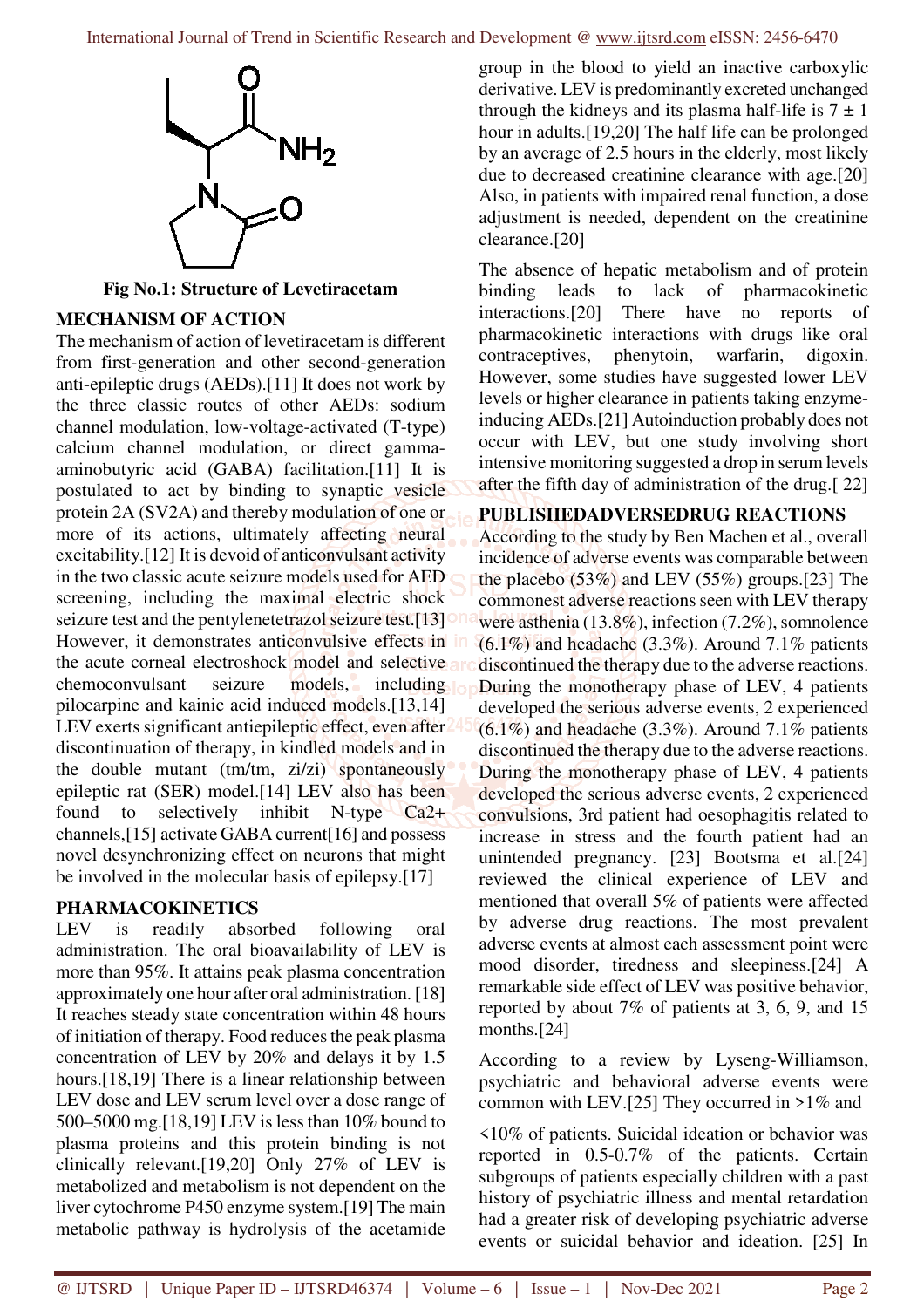Kossoff et al. and Mula et al. studies, up to 13% of patients experienced the neuropsychiatric symptoms.[26,27] Symptoms were mild, including agitation, hostility, apathy, anxiety, emotional liability and depression.[26,27] In the same studies, about 1% of pediatric or adult patients had experienced serious neuropsychiatric symptoms including hallucinations, suicidal ideations or psychosis.[26] In these cases, there was a significant association between psychiatric adverse events and previous history of febrile convulsions and status epilepticus.[27]

There have been many case reports about the adverse reactions of LEV. In Mahta et al case study,[28] a 45 year old man developed interstitial nephritis after the escalating dose of LEV. The patient was normal after the withdrawal of the drug.[28] In Newsome et al. study,[29] a 9 year old girl developed interstitial lung disease after increasing the dose of LEV. The patient was normal after the withdrawal of the drug. In this case, the girl had a previous history of pneumonia, mental retardation and cerebral palsy.[29] In another case report by Calabro et al,[30] it was reported that two young men experienced loss of libido and anhedonia. In some case studies it has been mentioned that LEV also leads to bleeding disorders on and pancytopenia.[30]

LEV has not been found to interfere with cognitive are function. It, however, improves the quality of life of lope patients with epilepsy.[31]

## **DOSAGE RECOMMENDATIONS**

The initial adult dose when used as an adjunct is 1 g. on the first day of treatment.[32] The daily dose is then increased in steps of 1 g every 2 to 4 weeks until effective antiepileptic control is achieved.[32] It can be increased to a maximum dose of 3 g daily.[32] The initial dose in children weighing less than 50 kg is 20 mg/kg daily.[32] It is increased in steps of 20 mg/kg every 2 weeks to a maximum of 60 mg/kg daily.[32] Children and adolescents weighing 50 kg or more are given the usual adult dose.[32] When used as monotherapy, the initial dose of LEV is 500 mg daily.[32] It is increased after 2 weeks to 1 g daily.[32] Further increases may be made in steps of 500 mg every 2 weeks up to a maximum of 3 g daily.[32] An injection formulation is also available for LEV.[32]

# **PRECAUTIONS AND CONTRAINDICATIONS**

LEV therapy or transition should be attained gradually to avoid precipitating an increase in the frequency of seizures.[33] LEV should be used with caution in patients with renal impairment, and/or severe hepatic impairment.[33]

# **REVIEW OF EARLIER STUDIES FOR EFFICACY AND TOLERABILITY**

According to SKATE trial by Lambrechts et al.,[34] which was conducted to assess the efficacy safety of LEV as an add on therapy in partial epilepsy in adults≥16 years of age group, 86.9% patients completed the 16 weeks of treatment.[34] The reduction in frequency of partial onset seizures was 62.5%. 19.3% of the patients became seizure free and 56.6% had a reduction in seizures frequency of ≥ 50%.[34] This study concluded that LEV is effective and safe as add on therapy in partial epilepsy.[34]

The efficacy of LEV in pediatric population was studied by Lee et al.[35] It was observed that 48% of the patients showed a seizure reduction of  $\geq$ 50%, and 22% of the patients became seizure free.[35] Also, there was a reduction of in seizure by  $\geq 50\%$  in 52% of children with partial seizures, and 44% of children with generalized seizures.[35]

According to Berkovic et al.,[36] LEV produced a greater mean reduction of about 56.5% in GTC seizures frequency per week over the treatment period then placebo where it was 28.2%.[36] The percentage of patients who had ≥50% reduction of GTC seizurefrequency per week during the treatment period was 72.2% for LEV and 45.2% for placebo (p  $\leq 0.001$ . [36] During the evaluation period the percent of patients free of GTC seizures with of 24.1% for LEV vs 8.3% for placebo with a p-value of 0.009.[36]

In a comparative study of LEV vs carbamazepine (CBZ) in newly diagnosed epilepsy by Brodie et al.,[37] 73.0% of patients randomized to LEV and 72.8% receiving controlled release carbamazepine were seizure free at the last evaluated dose for ≥6 months.[37] The remission rates at the end of 6 month to 1 year were 80.1% of LEV and 85.4% of CBZ.[37] In a multicenter, placebo, controlled study of LEV for myoclonic seizures by Nochtar et al.,[38] a reduction in  $\geq 50\%$  in the number of days per week with myoclonic seizures was seen in 58.3% of patients in the LEV group and 23.3% of patients in the placebo group ( $p \le 0.001$ ).[38] LEV treated patients had higher freedom from myoclonic seizures 25.5% vs 5.0% for placebo ( $p = 0.004$ ). [38]

In a double blind, placebo controlled, randomized clinical trial of LEV in partial seizures by Cereghino et al.,[39] a  $\geq$ 50% reduction in seizure frequency were seen 33.0% patients with 1000mg/day and 39.8% of patients with 3000mg/day.[39] The placebo group had 10.8% reduction in seizure frequency ( $p \le$ 0.00 1).[39] Also, in the LEV group, 5.52% of patients became completely free of seizures.[39] According to Gurses et al.,[40] which was conducted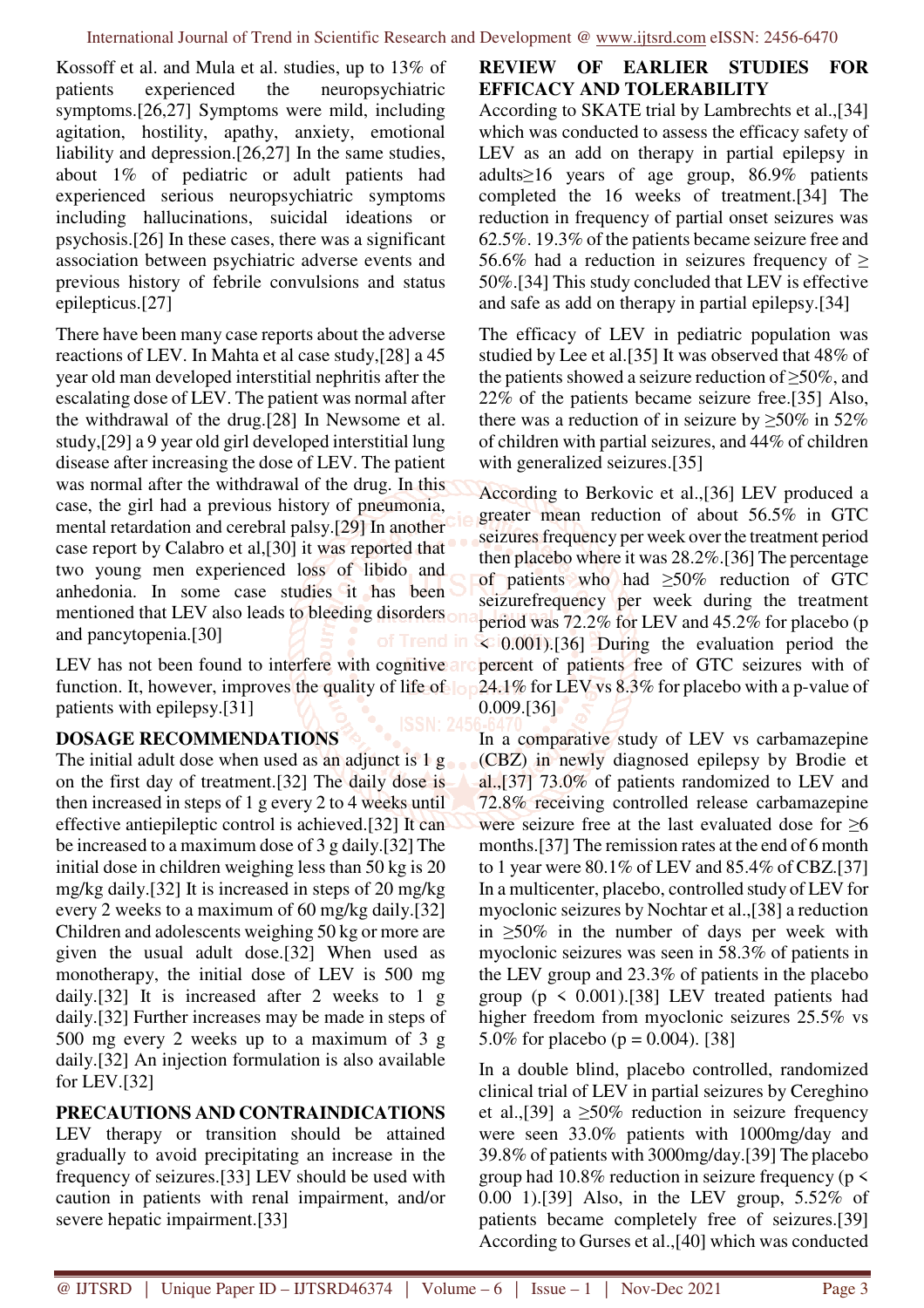to study the efficacy of LEV as on add on therapy in patients with startle epilepsy, it was found that 60% of patients responded to the LEV.[40]

According to KEEPER trial by Morrell et al.,[41] 57.9% patients under LEV experienced at least 50% reduction in frequency of partial onset seizures.[41] Also, 40.1% patients experienced at least 75% reduction, and 20% demonstrated 100% seizure reduction.[41] 74.3% of patients were considered improved with 37% of patients showing marked improvement.[41]

LEV is established as efficacious in adjunctive therapy in partial and generalized seizures. A few studies demonstrated successful conversion to monotherapy in refractory epilepsy.[42,43] Three studies with small number of patients demonstrated its effectiveness as a single agent in partial epilepsy.[42-44] Ben-Menachem et al. conducted a multicenter double blind trial to evaluate the efficacy and tolerability of LEV monotherapy in refractory partial epilepsy.[42] They concluded that in the LEVmonotherapy group, the median percent reduction in partial seizure frequency compared with baseline was 73.8% with a responder rate of 59.2%.[42] In an open study by Alsaadi et al., 82% of patients remained on LEV for atleast 1 year with more than 50% of patients remaining seizure free.[43]

A few studies proved the efficacy of LEV in prophylactic therapy of postoperative seizures and traumatic brain injuries. Milligan TA et al., conducted a study to assess the efficacy and tolerability of levetiracetam versus phenytoin after supratentorial neurosurgery.[44] It was concluded that both LEV and phenytoin (PHT) were associated with a low risk of early postoperative seizures and a moderate risk of later epilepsy.[44] LEV was associated with significantly fewer early adverse reactions than phenytoin.[44] In another comparative study of LEV versus PHT on seizure prophylaxis in severe traumatic brain injury by Jones et al.,[45] the final conclusion was that LEV is as effective as phenytoin in preventing early posttraumatic seizures but is associated with an increased seizure tendency on EEG analysis.[45]

Zachenhofer et al. conducted a study on perioperative LEV for prevention of seizures in supratentorial brain tumor surgery.[46] It was observed that perioperative LEV in supratentorial brain tumor patients was well tolerated.[46] Compared with the literature, it resulted in low (2.6%) seizure frequency in the early postoperative period.[46] Additionally, its advantage of lacking cytochrome P450 enzyme induction allowed early initiation of effective postoperative chemotherapy in malignant glioma patients.[46] A

pilot study was conducted by Lim et al. studied the safety and feasibility of switching from phenytoin to LEV monotherapy for glioma-related seizure control following craniotomy.[47] It concluded that it is safe to switch patients from PHT to LEV monotherapy following craniotomy for supratentorial glioma.[47]

Recently, the HELLO trial was conducted by Bahr et al.[48] They assessed the efficacy and tolerability of intravenous and oral LEV in patients with a suspected primary brain tumor and symptomatic seizures undergoing neurosurgery.[48] They concluded that after initiation of therapy with LEV, 100% of the patients were seizure-free in the pre-surgery phase (3 days up to 4 weeks before surgery), 88% in the 48 h post-surgery phase and 84% in the early follow-up phase (48 h to 4 weeks post surgery).[48] Treatment failure occurred in three patients even after dose escalation to 3,000 mg/day.[48]

According to a recent study by Weinstock et al., mild to moderate treatment emergent adverse events occurred in 63% of enrolled subjects.[49] The most frequent of these were pyrexia and dry mouth. Most other treatment emergent adverse events were considered unrelated to intravenous LEV administration. They concluded that intravenous LEV was well tolerated in children 1 month to 16 year.[49] Another study by Ozkale et al., reported that in a patient with multidrug refractory epilepsy and Ohtahara syndrome, accidental administration of LEV in high dose of 300 mg/kg/d for 35 days showed no adverse effects.[50] Another review by Cormier et al., concluded that the current data leading to the approval of LEV for use in infants and children with partial onset seizures is encouraging and more work needs to be done about the efficacy across different pediatric age groups.[51]

# **ROLE IN THERAPY**

LEV has been approved by European medicines agency (EMA) for use as a (i) monotherapy in the treatment of partial onset seizures with or without secondary generalization in patients from 16 years of age with newly diagnosed epilepsy (ii) adjunctive therapy in the treatment of partial onset seizures with or without secondary generalization in adults and children from 1 month of age with epilepsy (iii) treatment of myoclonic seizures in adults and adolescents from 12 years of age with juvenile myoclonic epilepsy and (iv) treatment of primary generalized tonic-clonic seizures in adults and adolescents from 12 years of age with idiopathic generalized epilepsy.[52, 53]

The drug is approved by Food and drug administration for the treatment of (i) adjunctive therapy in the treatment of partial onset seizures in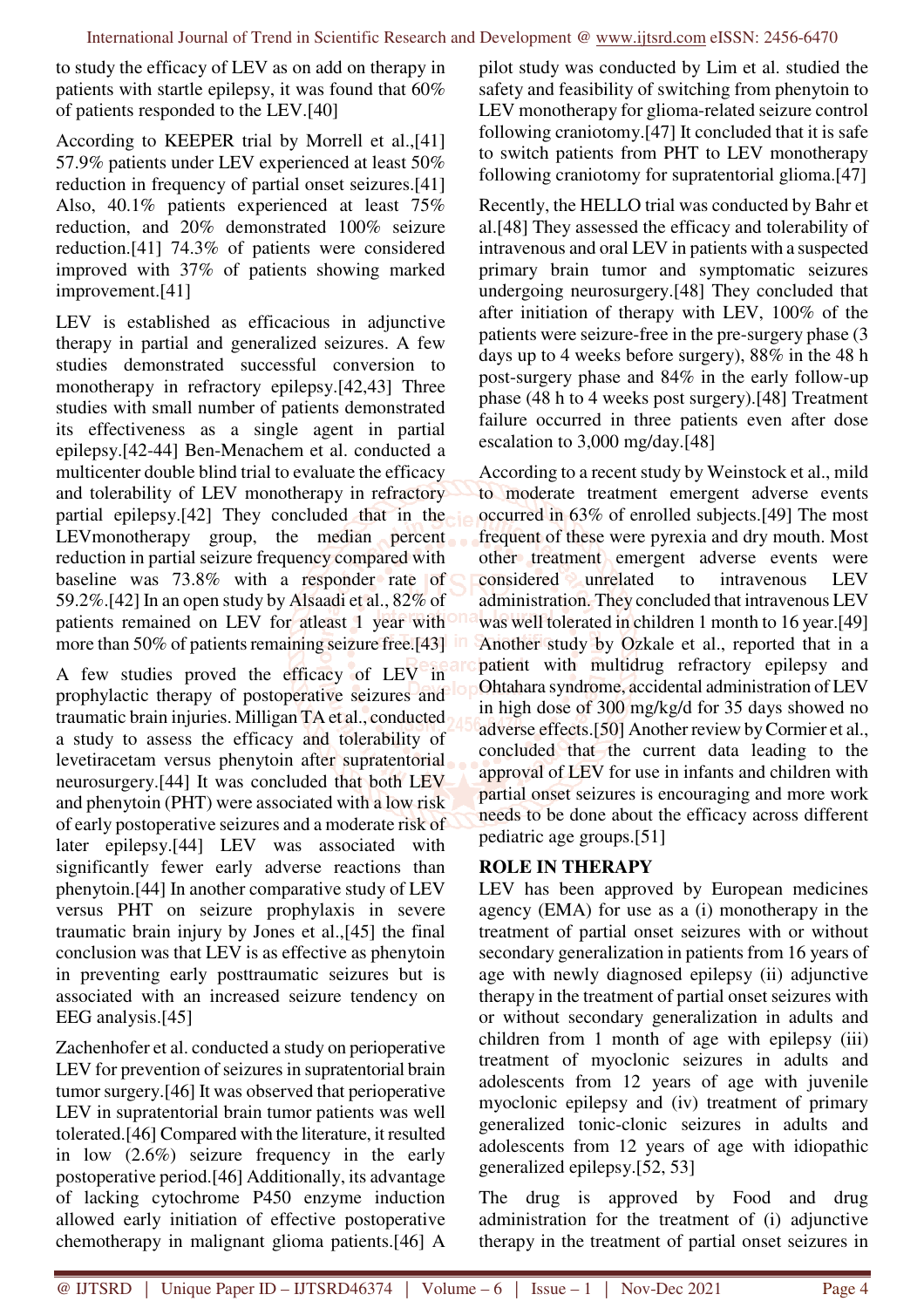adults and children 4 years of age[54] and older with epilepsy (ii) adjunctive therapy in the treatment of myoclonic seizures in adults and adolescents 12 years of age and older with juvenile myoclonic epilepsy and

(iii) adjunctive therapy in the treatment of primary generalized tonic clonic seizures in adults and children 6 years of age and older with idiopathic generalized epilepsy.[54,55] The non licensed uses are

(i) mania (ii) neuropathic pain and (iii) status epilepticus.[55]

LEV has also gaining its entry into the prophylaxis therapy for post operative seizures, and traumatic brain injury, duration for the treatment varies according to the individual history, studies has confirmed that prophylactic use of antiepileptic drug can reduce the incidence of post operative seizures.[56]

## **CONCLUSION**

LEV is a novel, second generation antiepileptic drug. It is approved for adjunctive therapy for adults with partial, myoclonic, and generalized tonic clonic seizures. It was proved efficacious as monotherapy in3 mulitcenter studies and adjunctive therapy in 5 multicenter trials. These studies concluded that LEVOnal has similar efficacy as older  $AED's$  as exin in  $\overline{\phantom{a}}$ monotherapy. The advantages of LEV are its minimal and  $11$ protein binding, lack of hepatic metabolism and twice longer daily dosing. The adverse reaction profile of the drug is comparatively better than the older AED's, except the psychiatric manifestations. These manifestations are, however, found to be linked to past psychiatric history of the patients. These features of LEV make it an ideal drug for monothreapy. At present very few studies are available on monotherapy of LEV. Also, all the available monotherapy studies have the drawback of having smaller sample size.

#### **REFERENCES**

- [1] Maguire M, Marson GA and Ramaratnam S. Epilepsy (Generalized). ClinEvidence2012; 2: 120.
- [2] SimonS. Handbook of epilepsy treatment, 3rded. Wiley-Balckwel publications, UK; 2010.
- [3] JohannessenSI, Landmark CJ. Antiepileptic drug interactions-Principles and clinical implication. Currneuropharmacol2010; 8: 254- 67.
- [4] Perucca E. The new generation of antiepileptic drugs: advantages and disadvantages. BrJClinPharmacol1996; 42**:** 531-543.
- [5] Haria M and Balfour JA. Levetiracetam. CNS

Drugs1997; 7: 159-64.

- [6] Rogawski MA. Brivaracetam: a rational drug discovery success story. BrJPharmacol. 2008; 154: 1555–1557.
- [7] Bassel AK. Levetiracetam in the treatment of epilepsy. NeuropsychiatrDis Treat2008; 4: 507–523.
- [8] VerrottiA, GiuliaL, GiangennaroC, AlbertoS, Angelika M, Francesco Chiarelli. Pharmacotherapy for children and adolescents with epilepsy. ExpertOpinPharmacother2011; 12: 175-194.
- [9] Usery J, Michael L, Sills A, Finch C. A prospective evaluation and literature review of levetiracetam use in patients with brain tumors and seizures. J Neuro Onchol2010; 99: 251- 260.
- [10] PatsalosPN. The pharmacokinetic characteristics of levetiracetam. MethodsFindExpClinPharmacol2003; 25: 123- 9. Carol MU, Allen T, Joseph S. Review of levetiracetam, with a focus on the extended release formulation, as adjuvant therapy in controlling **partial-onset** seizures. NeuropsychiatrDis Treat2009; 5: 467–476.
	- LynchBA, LambengN, NockaK, HammesPK, Bajjalieh SM, Matagne A, Fuks B. The synaptic vesicleprotein SV2A is the binding site for the antiepileptic drug levetiracetam. Proceedings of the National academy of sciences of the United States of America2004; 101: 9861-66.
- [12] Klitgaard H, Matagne A, Gobert J, Wülfert E. Evidence for a unique profile of levetiracetam in rodent models of seizures and epilepsy. Eur J Pharmacol1998; 353: 191–206.
- [13] Ji-qun C, Ishihara K, Nagayama T, Serikawa T, Sasa M. Epilepsia2005; 46: 1362-70.
- [14] LukyanetzEA, ShkrylVM, KostyukPG. Selectiveblockade of N-type calcium channels by levetiracetam. Epilepsia2002; 43: 9-18.
- [15] RigoJM, Hans G, Nguyen L, Rocher V, BelachewS, MalgrangeB, Leprince P, MoonenG, SelakI, MatagneA and KlitgaardH. Theanti-epileptic drug levetiracetam reverses the inhibition by negative allosteric modulators of neuronal GABA- and glycine-gated currents. BrJPharmacol2002; 136: 659–672.
- [16] NiespodzianyI, KlitgaardH, MargineanuDG. Desynchronizing effect of levetiracetam on